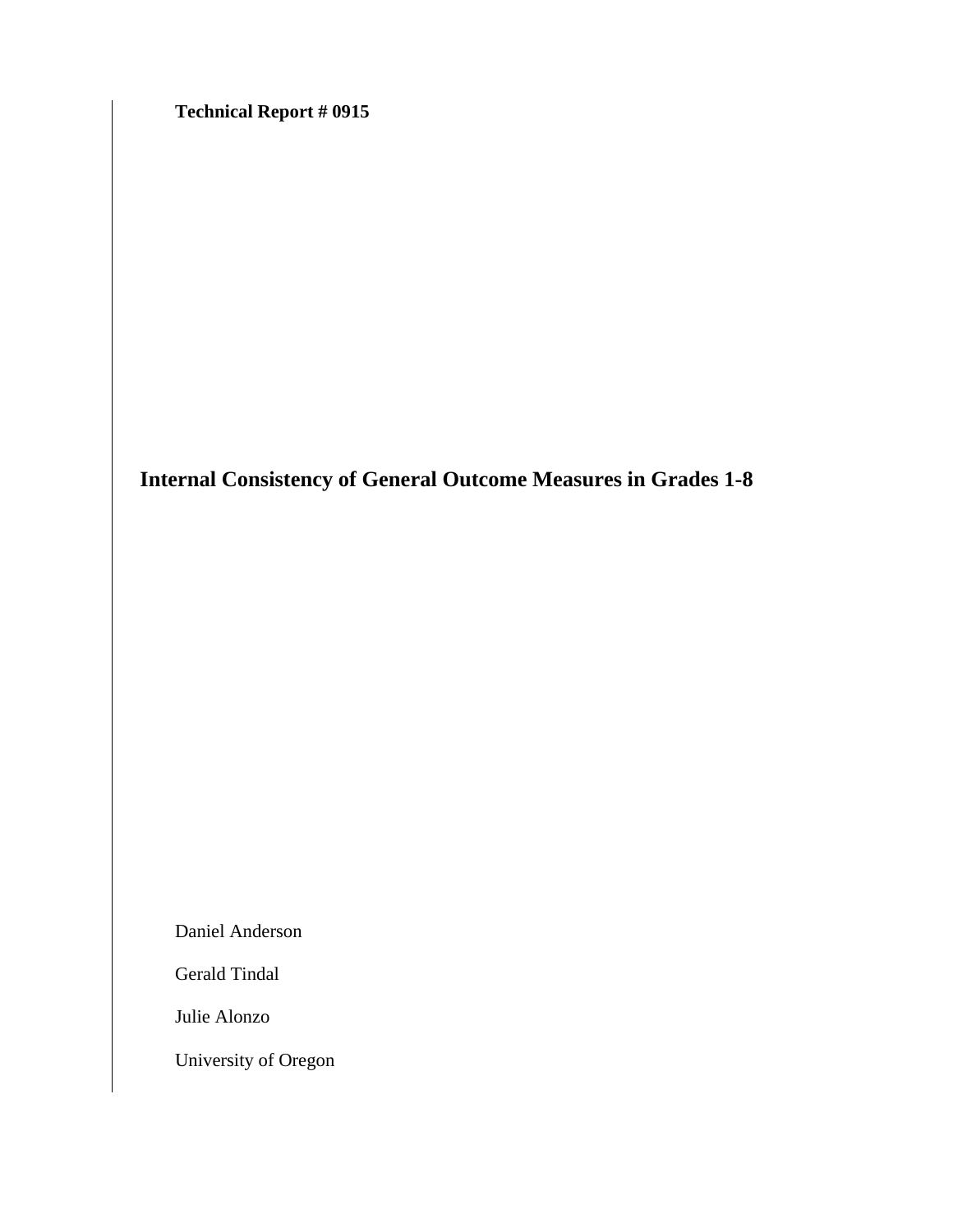

behavioral research & teaching

Published by

Behavioral Research and Teaching University of Oregon • 175 Education 5262 University of Oregon • Eugene, OR 97403-5262 Phone: 541-346-3535 • Fax: 541-346-5689 http://brt.uoregon.edu

Note: Funds for this data set used to generate this report come from a federal grant awarded to the UO from the Institute of Education Sciences, U.S. Department of Education: *Assessment for Accountability (*PR/Award # R324A070188 funded from June 2008 – May 2011).

Copyright © 2009. Behavioral Research and Teaching. All rights reserved. This publication, or parts thereof, may not be used or reproduced in any manner without written permission.

The University of Oregon is committed to the policy that all persons shall have equal access to its programs, facilities, and employment without regard to race, color, creed, religion, national origin, sex, age, marital status, disability, public assistance status, veteran status, or sexual orientation. This document is available in alternative formats upon request.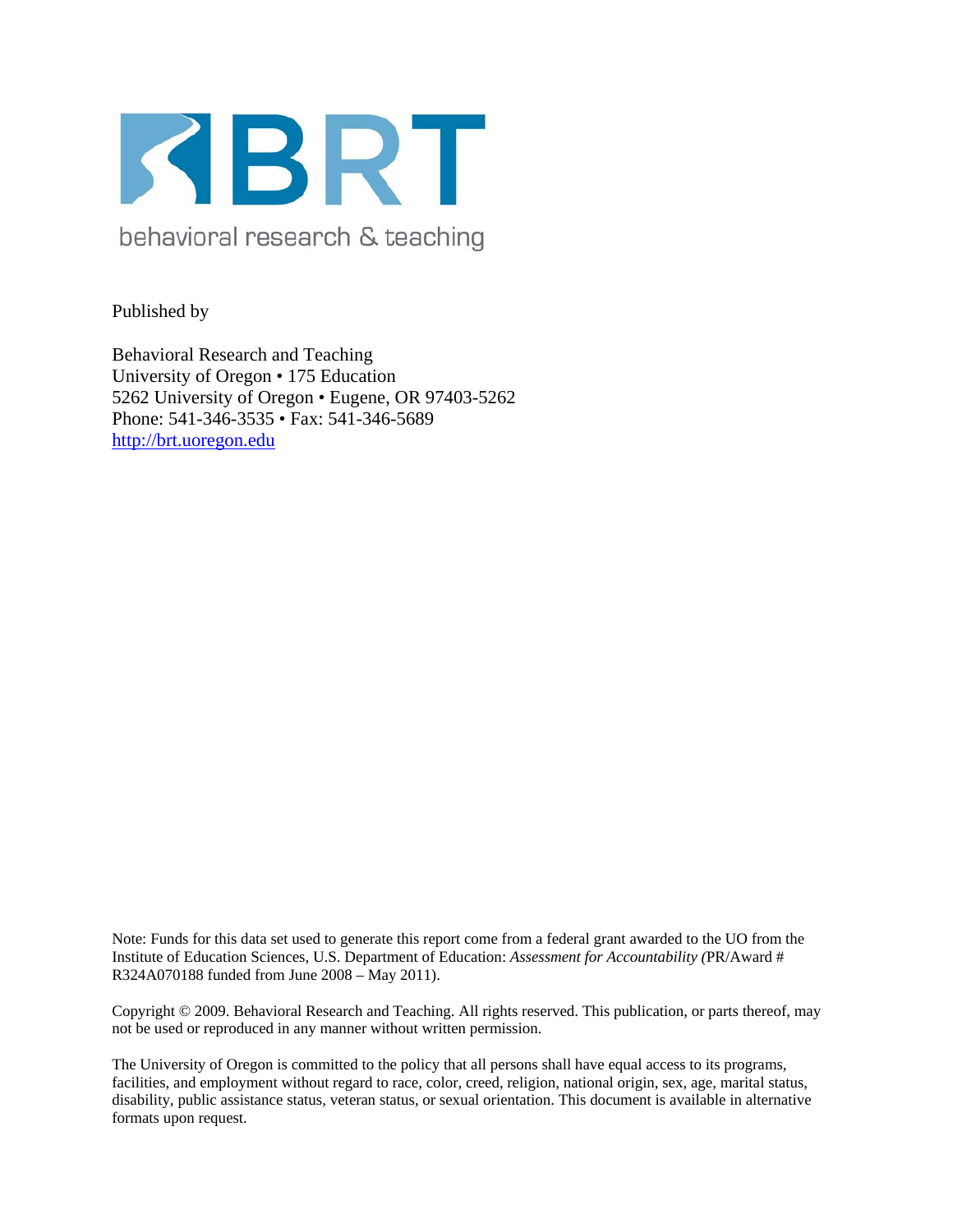#### **Abstract**

We developed alternate forms of a math test for use in both screening students at risk of failure and monitoring their progress over time. In this technical report, we present results of the screener, used in the fall of 2009. The 48-item test was aligned to the National Council of Teachers of Mathematics (NCTM) Curriculum Focal Point Standards and was administered on a computer to all students from a single school district. The data were analyzed using Cronbach's alpha to reflect the internal consistency of the test forms. The results suggest sufficient consistency to use the scores in screening students within a district.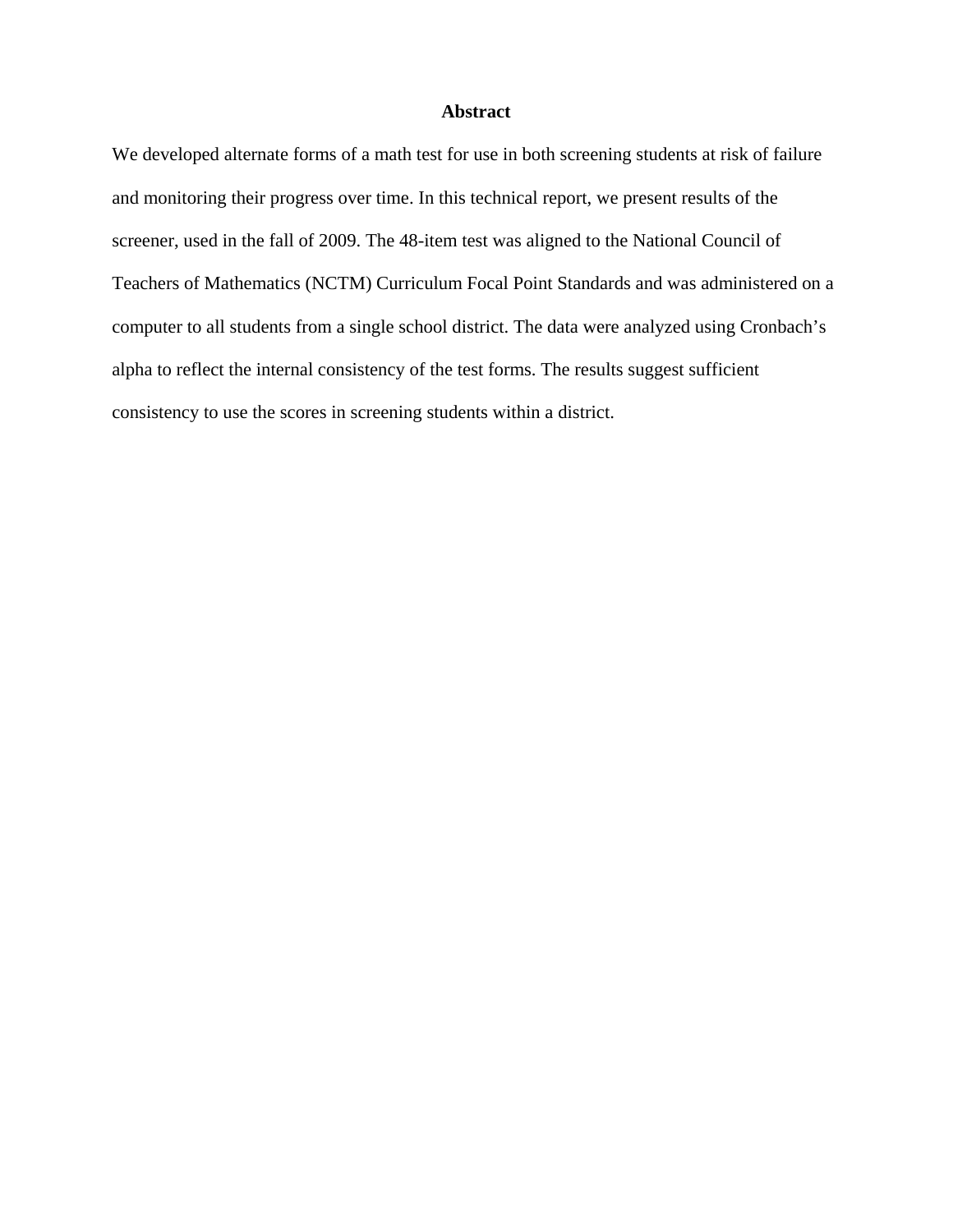#### **Internal consistency of general outcome measures in grades 1-8**

Reliability is generally described in terms of score 'stability.' The *Standards for Educational and Psychological Testing* (1999) defines reliability as "the consistency of [such] measurements when the testing procedure is repeated on a population of individuals or groups" (p. 25). Reliability typically refers to the measurement error that is introduced into the "entire measurement process" (p. 27) and both limits the degree to which generalizations can be made beyond the specific testing event and quantifies the confidence that can be held in the value assigned to any performance. "Reliability data ultimately bear on the repeatability of the behavior elicited by the test and the consistency of the resultant scores" (p. 31). Specifically, for the purposes of this technical report, we are concerned about the reliability (internal consistency) of behavior on items within each grade level test.

Reliability requires quantifying the measurement error associated with (a) observed behaviors, and (b) numeric scores assigned to our observations. We focus on internal consistency if we believe we have introduced error from our specific sample of items, tasks, or behaviors. In this technical report, we present results using Cronbach's alpha, which is based on the concepts of observed score variance, true score, and error score variance (Feldt & Brennan, 1989). We represent reliability as the ratio of true score variance to observed score variance (true score plus error variance). Ideally, we want to diminish error and maintain an observed score that is largely composed of true score. Generally, as error score variance diminishes, the correlation of observed and true scores approaches the maximum value '1'. Conventional reliability indices and estimates of standard error allow us to understand the stability (consistency) of the score within the distribution and further calculate confidence intervals around the true score.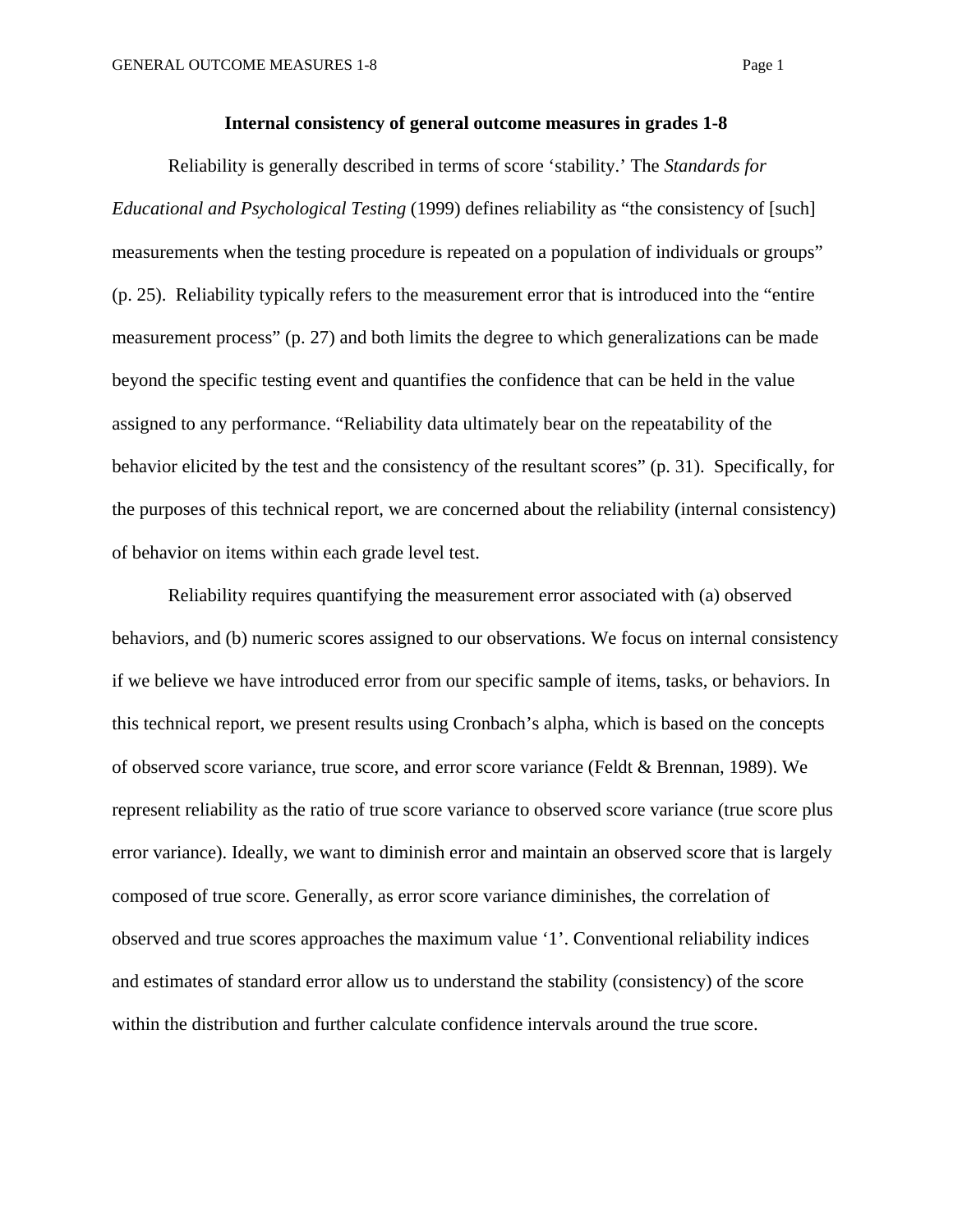#### **Methods**

## **Setting and Subjects**

The following demographics are from the spring of 2009. The first grade sample was comprised of 1,314 students: 50.8% female, 73.1% White, and 11% receiving special education services. In grade two, the sample included 1,296 students, with 47.5% female, 74.5% White, and 13.3% receiving special education services. The third grade sample consisted of 1,280 students; 48% female, 25% historically low-achieving, 43% economically disadvantaged, and 16% receiving special education services. In fourth grade, the sample consisted of 1,334 students: 51% female, 25% historically low-achieving, 43% economically disadvantaged, and 17% receiving special education services**.** The fifth grade sample consisted of 1,211 students: 50% female, 23% historically low-achieving, 41% economically disadvantaged, and 18% receiving special education services. The sixth grade sample consisted of 1,115 students: 52% female, 25% historically low-achieving, 38% economically disadvantaged, and 16% receiving special education services. The seventh grade sample consisted of 1,306 students: 49% female, 25% historically low-achieving, 38% economically disadvantaged, and 15% receiving special education services. The eighth grade sample consisted of 1,359 students: 49% female, 24% historically low-achieving, 35% economically disadvantaged, and 14% receiving special education services.

#### **Measurement/Instrument Development**

We focused on developing three benchmark measures (fall, winter, and spring) that address three critical focal point standards and 10 forms for each focal point. We used a structured item writing process to ensure the tasks were developed systematically using principles of universal design; then we reviewed the items for bias and sensitivity. We addressed *reliability* by collecting procedural evidence as part of the training of teachers in the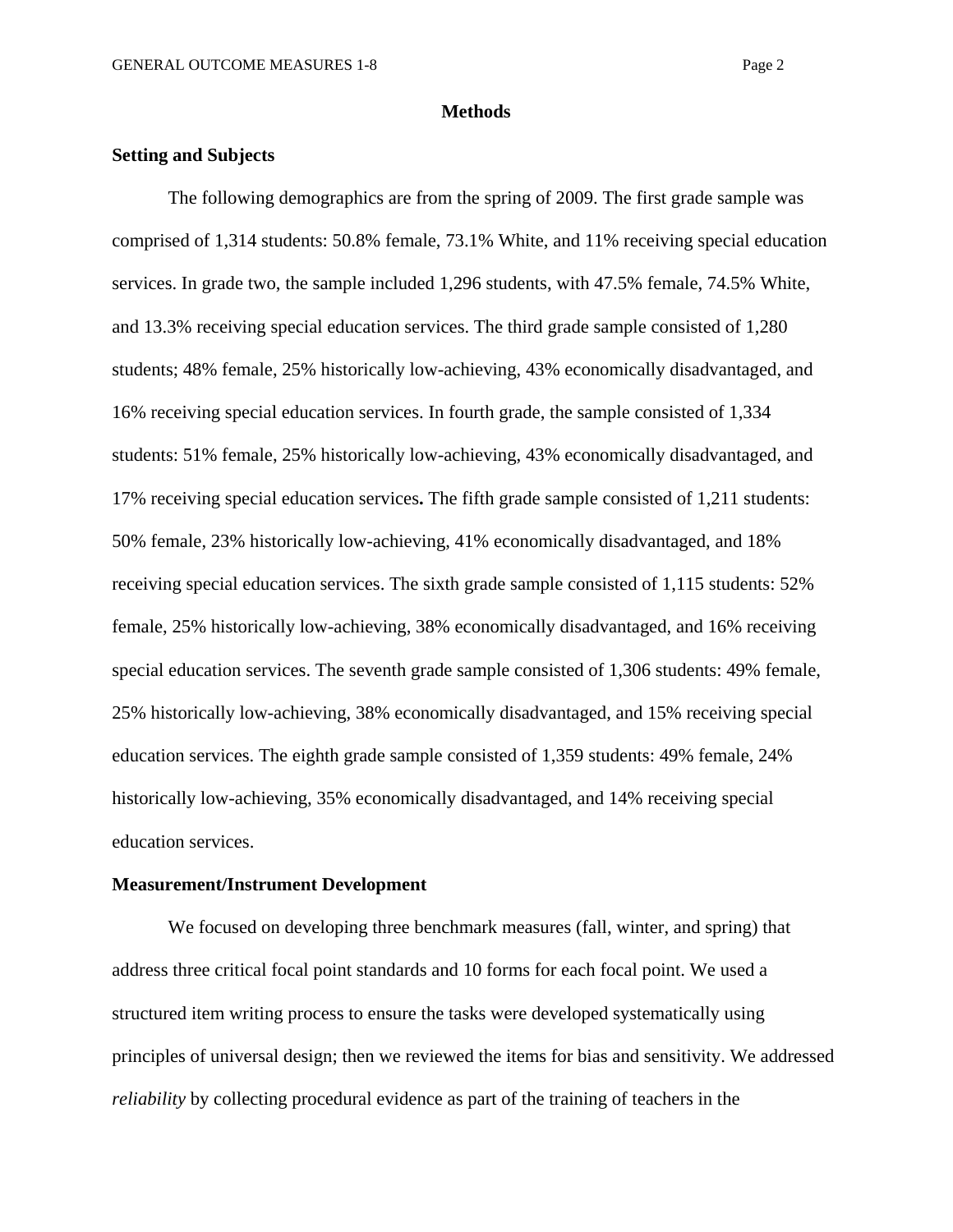administration of the test to ensure proper implementation statewide. During measurement development, we piloted the items and calculated IRT fit statistics for each item.

We used the procedures described by Ketterlin-Geller, Alonzo, Braun-Monegan, and Tindal (2007) with items formatted in simplified-language.

- Replace indirect sentences with direct sentences.
- Reduce the number of words.
- Rewrite conditional phrases.
- Replace long words with shorter synonyms.
- Organize the information into a logical sequence.
- Do not replace mathematics-specific vocabulary.

Where needed, the ELD Core Vocabulary list was used to maintain grade-level readability while maintaining the integrity of the targeted mathematics. To date, we have published four technical reports on the development of mathematics items in each of several grade levels.

Lai, C.F., Alonzo, J., Tindal, G. (2009). *The development of K-8 progress monitoring measures in mathematics for use with the 2% and general education populations: Grade 5* (Technical Report No. 0901). Eugene, OR: Behavioral Research and Teaching: University of Oregon.

- Alonzo, J., Lai, C.F., Tindal, G. (2009). *The development of K-8 progress monitoring measures in mathematics for use with the 2% and general education populations: Grade 3* (Technical Report No. 0902). Eugene, OR: Behavioral Research and Teaching: University of Oregon.
- Alonzo, J., Lai, C.F., Tindal, G. (2009). *The development of K-8 progress monitoring measures in mathematics for use with the 2% and general education populations: Grade 4* (Technical Report No. 0903). Eugene, OR: Behavioral Research and Teaching: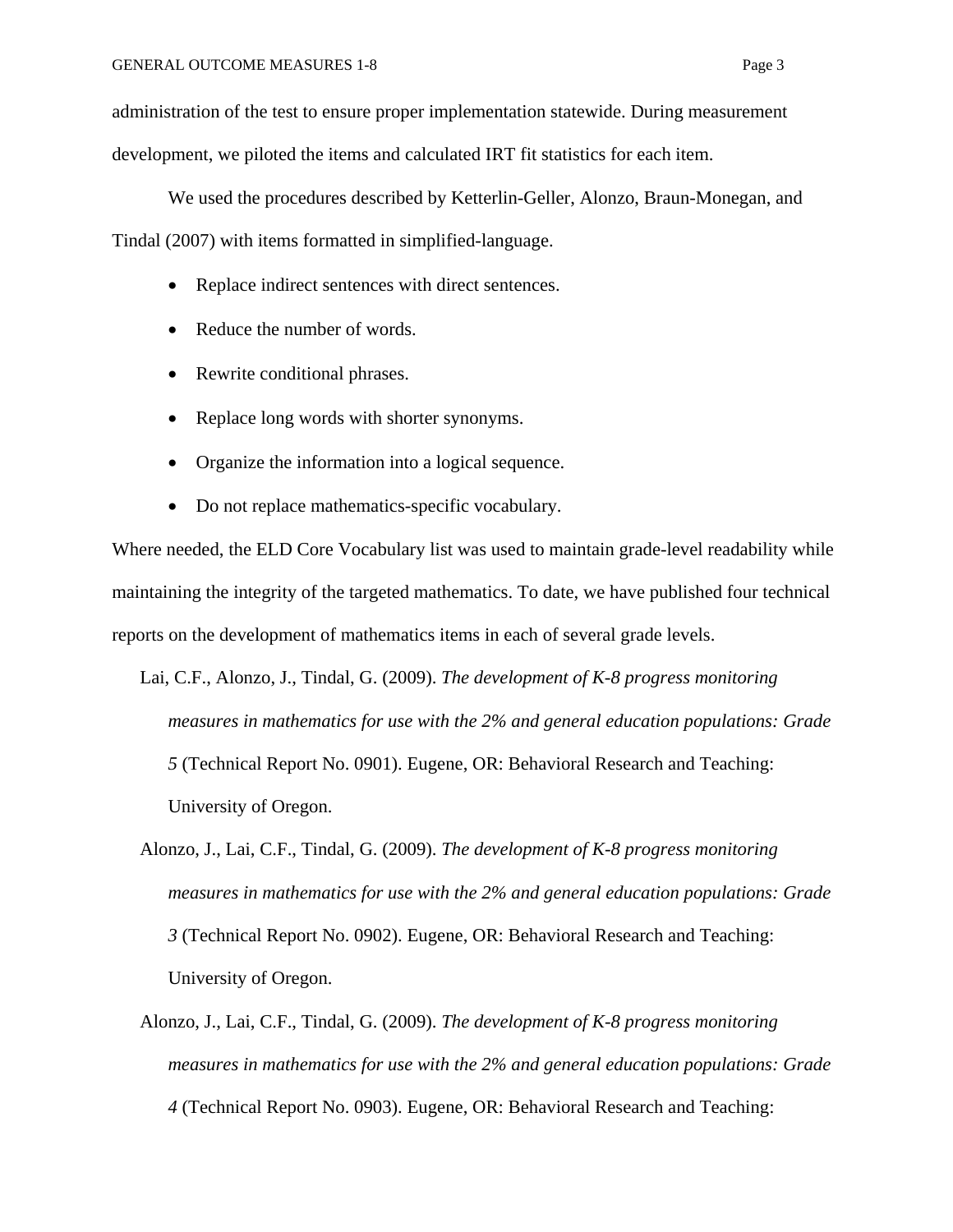University of Oregon.

Lai, C.F., Alonzo, J., Tindal, G. (2009). *The development of K-8 progress monitoring measures in mathematics for use with the 2% and general education populations: Grade 8* (Technical Report No. 0904). Eugene, OR: Behavioral Research and Teaching: University of Oregon.

Additional technical reports documenting the development of the mathematics measures at the other grade levels are in press.

All items were equated using a Rasch 1PL model and are loaded onto a web-based system for districts to use. All items were aligned with grade level standards, as required by the 2% regulations, and a formal alignment of items to grade level content standards is planned for January 2010, using Tindal's  $(2005)^1$  adaptation of Webb's process, focusing on categorical concurrence, range of knowledge, depth of knowledge, and balance of representation.

### **Design and Operational Procedures**

The test is computer-based: individual items are presented on a screen with three options. Each option is presented in a large bracketed area that can be selected by clicking anywhere in the area. For this study, the tests were group-administered in computer labs (N.B. An algorithm is used to randomly rotate options for each problem to prevent students who are sitting close to each other from copying responses). The computer scores each response and provides an export of the data after the testing window has been closed by district administrators.

 1 Tindal, G. (2005) *Alignment of Alternate Assessments Using the Webb System*. Washington, DC: Council of Chief State School Officers.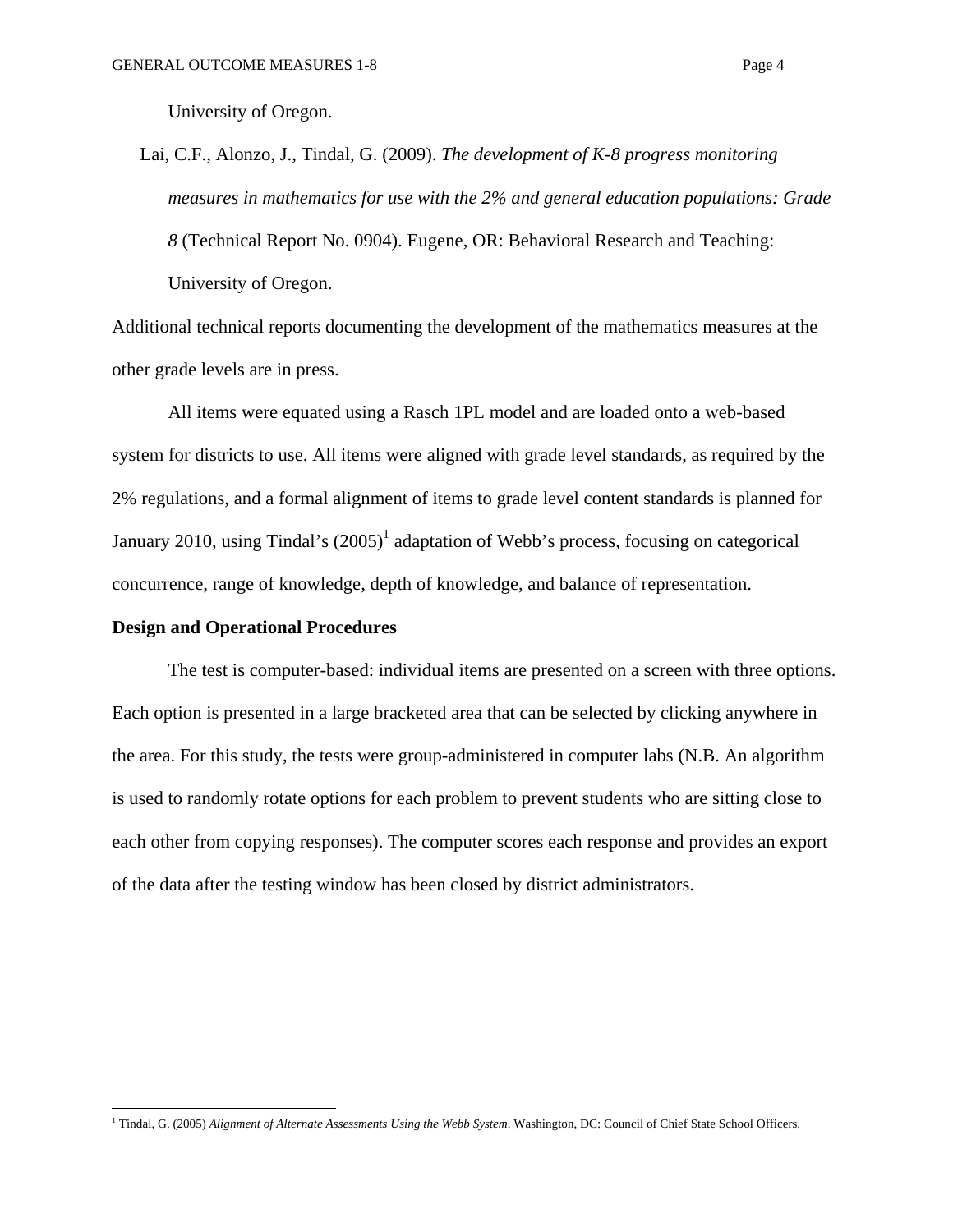#### **Data Preparation and Analysis**

 After the normative period was done, all data were transferred to a data file in which individual items were depicted with three fields: (a) the option selected, (b) the correctness of the item (0=incorrect and 1=correct), and (c) the focal point domain. The following field codes were used to organize the data file. The column headers for each file were different to reflect the focal points for each grade. The following key maps grades to test types and test names.

| Kindergarten    | $\Rightarrow$ | 'math_numop', 'math_geo', 'math_msmt'     |
|-----------------|---------------|-------------------------------------------|
| Grade 1         | $\Rightarrow$ | 'math_numop', 'math_geo', 'math_numopalg' |
| Grade 2         | $\Rightarrow$ | 'math_numop', 'math_geo', 'math_numopalg' |
| Grade 3         | $\Rightarrow$ | 'math_numop', 'math_geo', 'math_numopalg' |
| Grade 4         | $\Rightarrow$ | 'math_numop', 'math_mda', 'math_numopalg' |
| Grade 5         | $\Rightarrow$ | 'math_numop', 'math_gma', 'math_numopalg' |
| Grade 6         | $\Rightarrow$ | 'math_numop', 'math_alg', 'math_numoprat' |
| Grade 7         | $\Rightarrow$ | 'math_noag', 'math_mga', 'math_numopalg'  |
| Grade 8         | $\Rightarrow$ | 'math_alg', 'math_geomsmt', 'math_danoa'  |
| Test names      |               |                                           |
| 'math_numop'    | $\Rightarrow$ | 'Math Numbers and Operations',            |
| 'math_geo'      | $\Rightarrow$ | 'Math Geometry',                          |
| 'math_mda'      | $\Rightarrow$ | 'Math Measurement',                       |
| 'math_gma'      | $\Rightarrow$ | 'Math Geometry Measurement and Algebra',  |
| 'math_noag'     | $\Rightarrow$ | 'Math Nums Ops Algebra and Geometry',     |
| 'math_mga'      | $\Rightarrow$ | 'Math Measurement Geometry and Algebra',  |
| 'math_numopalg' | $\Rightarrow$ | 'Math Numbers Operations and Algebra',    |
| 'math_alg'      | $\Rightarrow$ | 'Math Algebra',                           |
| 'math_numoprat' | $\Rightarrow$ | 'Math Numbers Operations and Ratios',     |
| 'math_geomsmt'  | $\Rightarrow$ | 'Math Geometry and Measurement',          |
| 'math_msmt'     | $\Rightarrow$ | 'Math Measurement',                       |
| 'math_danoa'    | $\Rightarrow$ | 'Math Data Analysis Nums Ops and Algebra' |

#### **Results**

Table 1 reports the descriptive statistics for the sample by grade-level (1-8), and demographic variables collected from the district in the spring of 2009. Because the data reported in this manuscript were gathered in the fall of 2009, the demographic information should be viewed as an approximation of the demographics at the time of the study and not the exact characteristics of the students in our sample. The mathematics tests analyzed in this study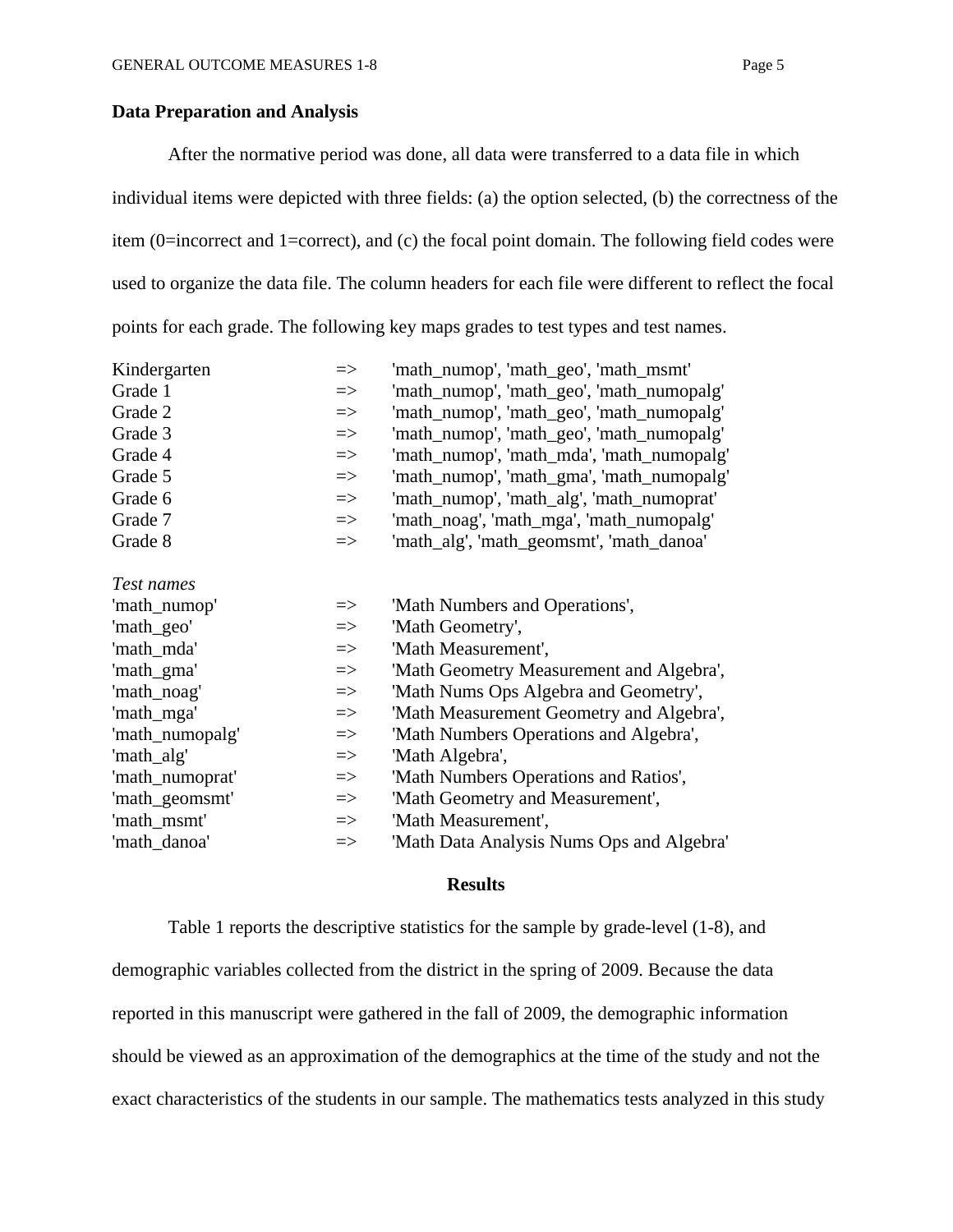were administered during the fall of the 2009 school year in one mid-sized district in Oregon. The grand mean, range, minimum/maximum values, and variance are reported by grade-level and NCTM focal point standard in Table 2. Each grade-level test was comprised of 48 total items, 16 for each focal point. All items were coded dichotomously, with 0 representing an incorrect response and 1 representing a correct response. Table 3 reports the inter-item correlation mean, range, and Cronbach's alpha by grade-level and focal point standard. The overall Cronbach's alpha, standard deviation, and standard error of measurement are reported in Table 4.

#### **Grade One**

The NCTM focal points assessed on the grade one assessments are: (a) number and operations, (b) geometry, and (c) number and operations and algebra. The sample for this study ranged from 205-207 valid cases. Overall, the items had a mean of .57, with a minimum value of .18 and a maximum value of .97, producing a range of .79. The items had a mean variance of .2, with a minimum value of .03 and a maximum value of .25, producing a range of .22. The mean number of items correct was 27.22 out of the 48 total items, with a standard deviation of 6.83. The inter-item correlations had a mean of .08, with a minimum value of -.15 and a maximum of .41, producing a range of .56. A Cronbach's alpha of .82 indicated strong internal consistency.

# **Grade Two**

The grade two mathematics tests measure: (a) number and operations, (b) geometry, and (c) number and operations and algebra. The sample for this study ranged from 16-80 valid cases. Overall, the items had a mean of .52, with a minimum value of .07 and a maximum value of .92, producing a range of .85. The mean variance of the items was .23, with a minimum value of .07 and a maximum value of .27, producing a range of .20. The mean number of items correct was 25.08 out of the 48 total items, with a standard deviation of 8.53. The inter-item correlations had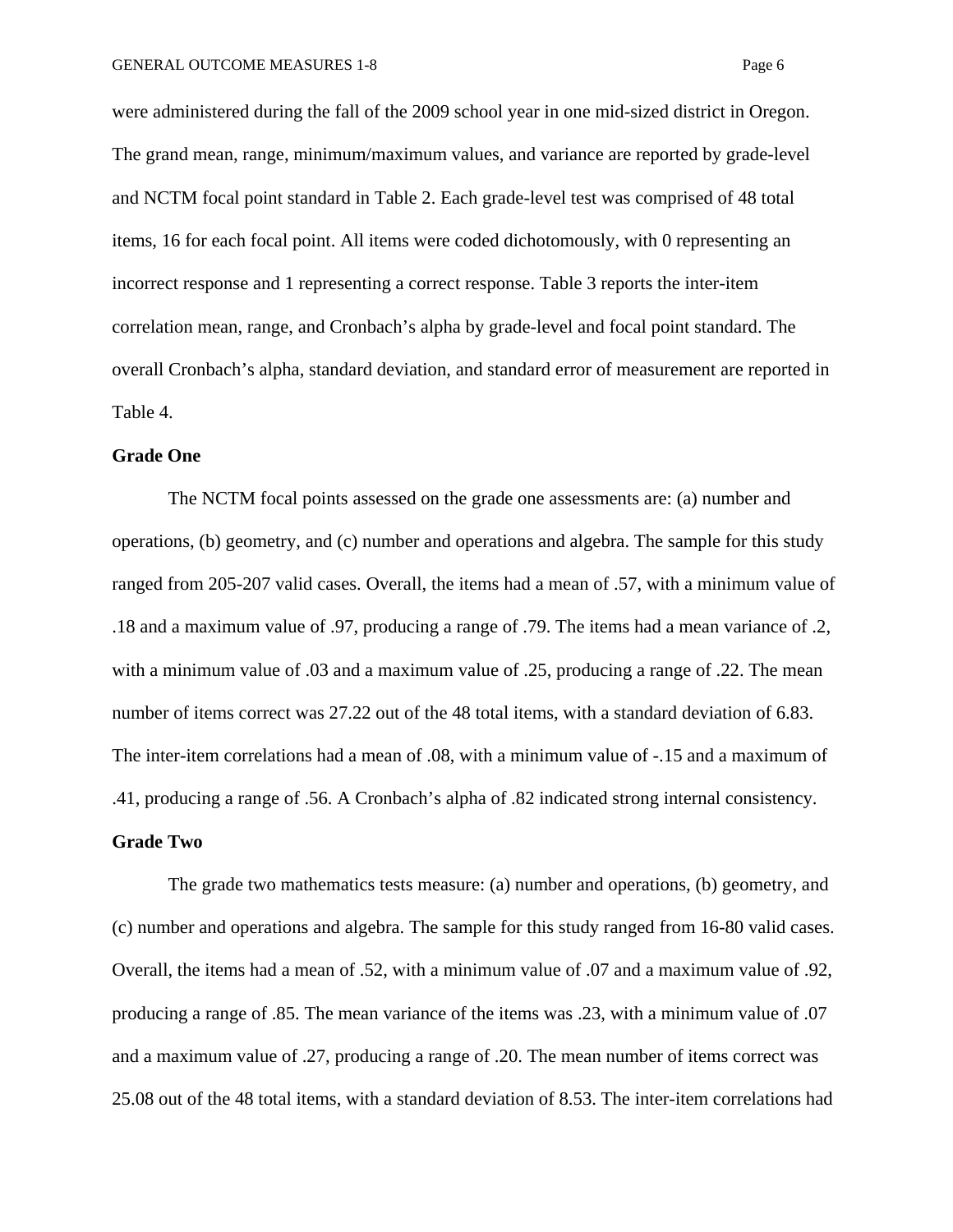a mean of .12, with a minimum value of -.72 and a maximum of .86, producing a range of 1.58. A Cronbach's alpha of .86 indicated strong internal consistency.

#### **Grade Three**

The NCTM focal points assessed on our grade three tests include: (a) geometry, (b) number and operations, and (c) number and operations and algebra. The sample size ranged from 1,222-1,231 valid cases. Overall, the items had a mean of .65, with a minimum value of .14 and a maximum value of .99, producing a range of .86. The mean variance of the items was .17, with a minimum value of .01 and a maximum value of .25, producing a range of .24. The mean number of items correct was 31.38 out of the 48 total items, with a standard deviation of 6.30. The interitem correlations had a mean of .08, with a minimum value of -.10 and a maximum of .69, producing a range of .79. A Cronbach's alpha of .80 indicated strong internal consistency.

## **Grade Four**

The NCTM focal points assessed on the grade four test include: (a) number and operations, (b) measurement, and (c) number and operations and algebra. The sample size ranged from 1,205-1,211 valid cases. Overall, the items had a mean of .71, with a minimum value of .13 and a maximum value of .99, producing a range of .87. The mean variance of the items was .17, with a minimum value of .00 and a maximum value of .25, producing a range of .25. The mean number of items correct was 33.87 out of the 48 total items, with a standard deviation of 7.13. The inter-item correlations had a mean of .11, with a minimum value of -.08 and a maximum of .70, producing a range of .78. A Cronbach's alpha of .86 indicated strong internal consistency.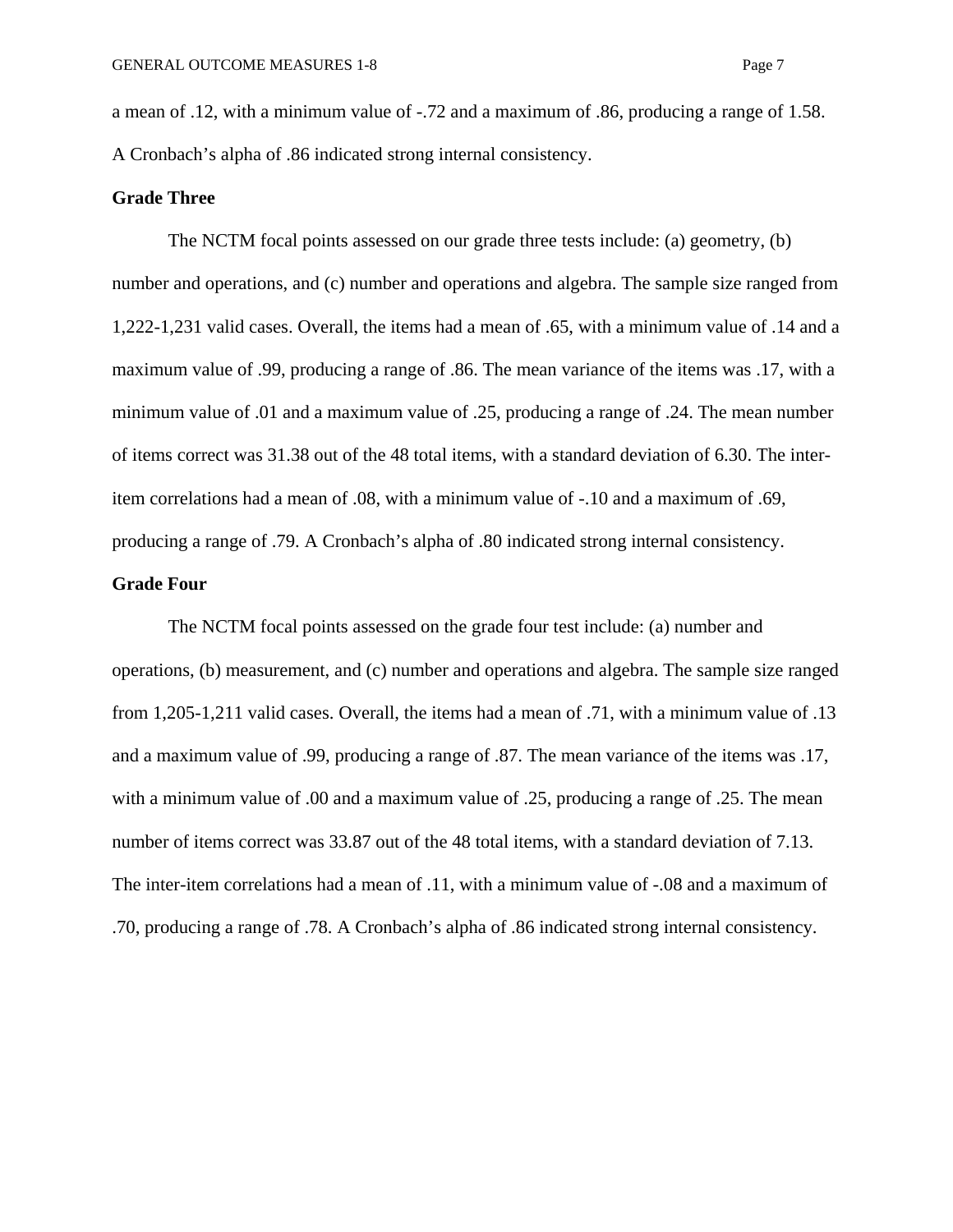## **Grade Five**

The NCTM focal points assessed on the grade five test include: (a) number and operations, (b) geometry, measurement, and algebra, and (c) number and operations and algebra. The sample size ranged from 1,269-1,270 valid cases. Overall, the items had a mean of .71, with a minimum value of .24 and a maximum value of .97, producing a range of .74. The mean variance of the items was .17, with a minimum value of .03 and a maximum value of .25, producing a range of .22. The mean number of items correct was 34.16 out of the 48 total items, with a standard deviation of 7.04. The inter-item correlations had a mean of .11, with a minimum value of -.07 and a maximum of .66, producing a range of .73. A Cronbach's alpha of .85 indicated strong internal consistency.

# **Grade Six**

The NCTM focal points assessed on the grade six test include: (a) number and operations, (b) algebra, and (c) number and operations and algebra. The sample size ranged from 1,238-1,249 valid cases. Overall, the items had a mean of .69, with a minimum value of .34 and a maximum value of .99, producing a range of .65. The mean variance of the items was .17, with a minimum value of .01 and a maximum value of .25, producing a range of .24. The mean number of items correct was 33.29 out of the 48 total items, with a standard deviation of 7.34. The interitem correlations had a mean of .12, with a minimum value of -.07 and a maximum of .50, producing a range of .56. A Cronbach's alpha of .87 indicated strong internal consistency.

# **Grade Seven**

The NCTM focal points assessed on the grade seven test include: (a) number and operations, algebra, and geometry, (b) measurement, geometry, and algebra, and (c) number and operations and algebra. The sample size ranged from 707-720 valid cases. Overall, the items had a mean of .58, with a minimum value of .15 and a maximum value of .93, producing a range of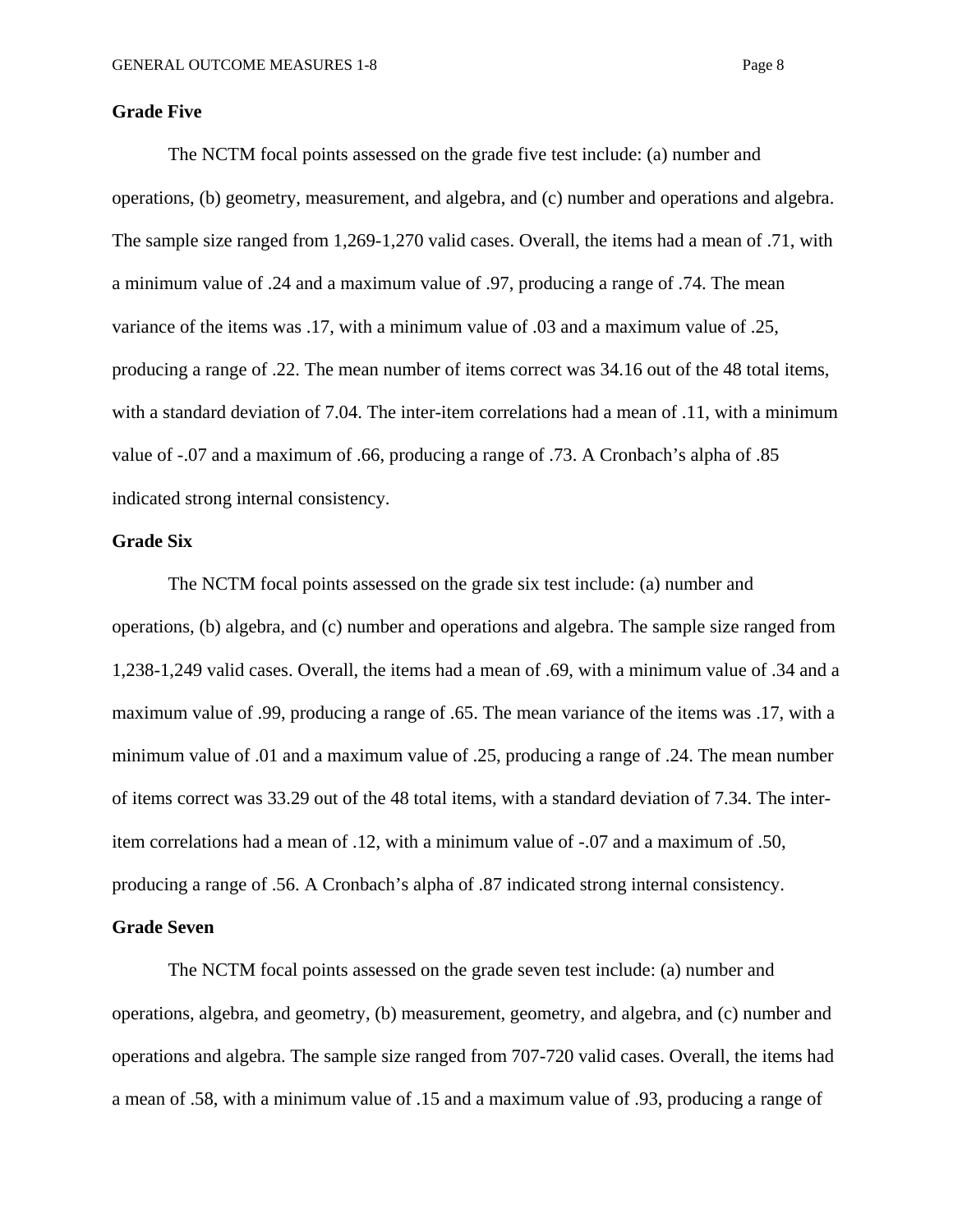.78. The mean variance of the items was .21, with a minimum value of .07 and a maximum value of .25, producing a range of .19. The mean number of items correct was 27.98 out of the 48 total items, with a standard deviation of 7.88. The inter-item correlations had a mean of .13, with a minimum value of -.12 and a maximum of .52, producing a range of .64. A Cronbach's alpha of .86 indicated strong internal consistency.

#### **Grade Eight**

The NCTM focal points assessed on the grade eight test include: (a) algebra, (b) geometry and measurement, and (c) data analysis, number and operations, and algebra. The sample size ranged from 715-723 valid cases. Overall, the items had a mean of .57, with a minimum value of .24 and a maximum value of .96, producing a range of .71. The mean variance of the items was .21, with a minimum value of .04 and a maximum value of .25, producing a range of .21. The mean number of items correct was 27.37 out of the 48 total items, with a standard deviation of 7.40. The inter-item correlations had a mean of .09, with a minimum value of -.09 and a maximum of .37, producing a range of .45. A Cronbach's alpha of .83 indicated strong internal consistency.

# **Discussion**

The internal consistency of the mathematics screener appears to be adequate when all 48 items are used to reflect a total score. With individual subtests, however, the levels of reliability are consistently lower, not a surprising finding. In great part, reliability is a function of the number of items, and the subtests are considerably shorter than the screener when all three subtests are included. Therefore, caution is warranted when reporting subtest performance when using the mathematics screener.

We developed the screener with reference to specific and consistent sampling from these (subtest) domains to ensure adequate alignment with the focal points. We also developed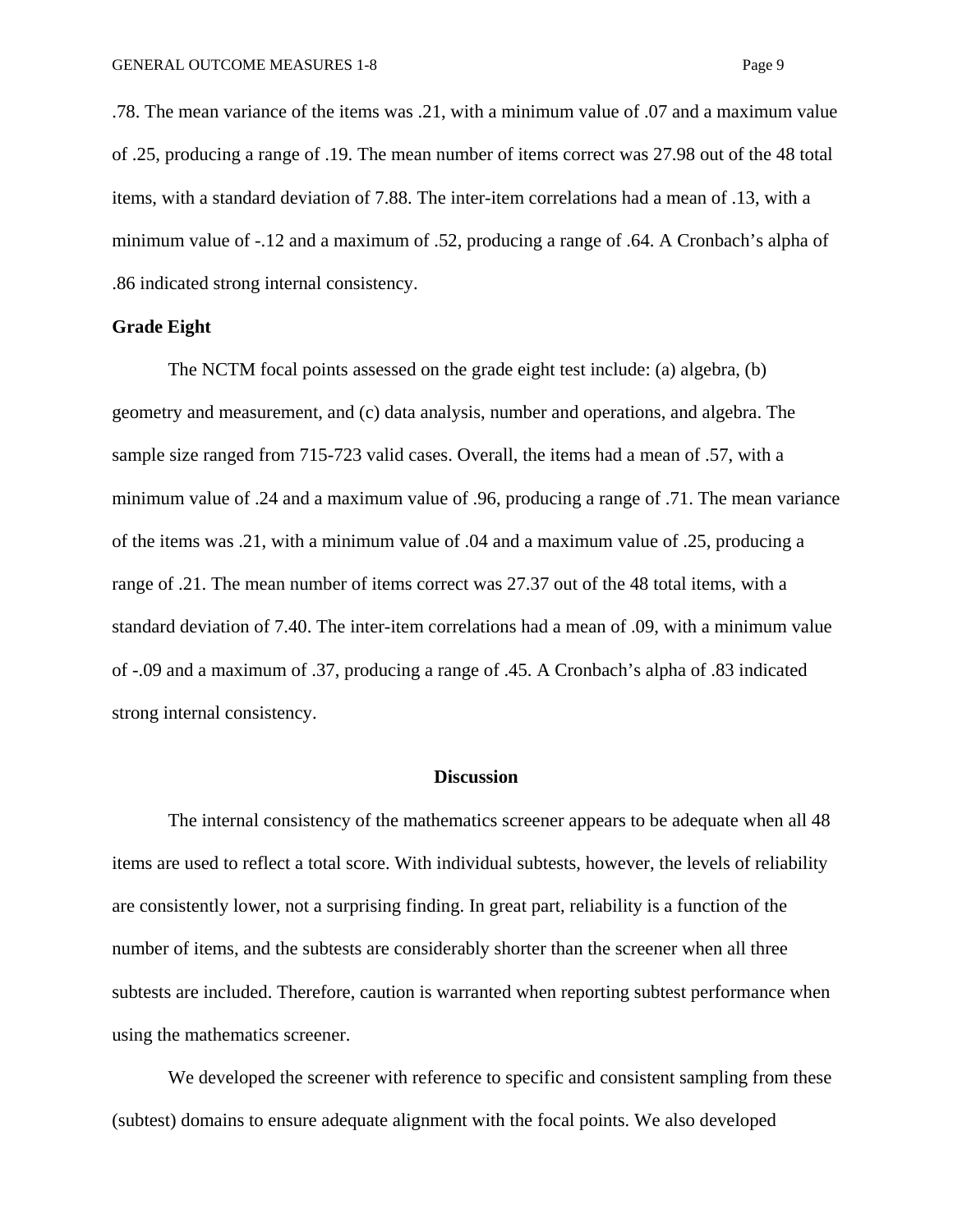alternate forms for progress monitoring for each of these subtest domains so that teachers could track growth over time in a domain-specific manner. When used in this manner, short comings in any single subtest performance value can be adjudicated by collecting data on progress, with multiple measures over time.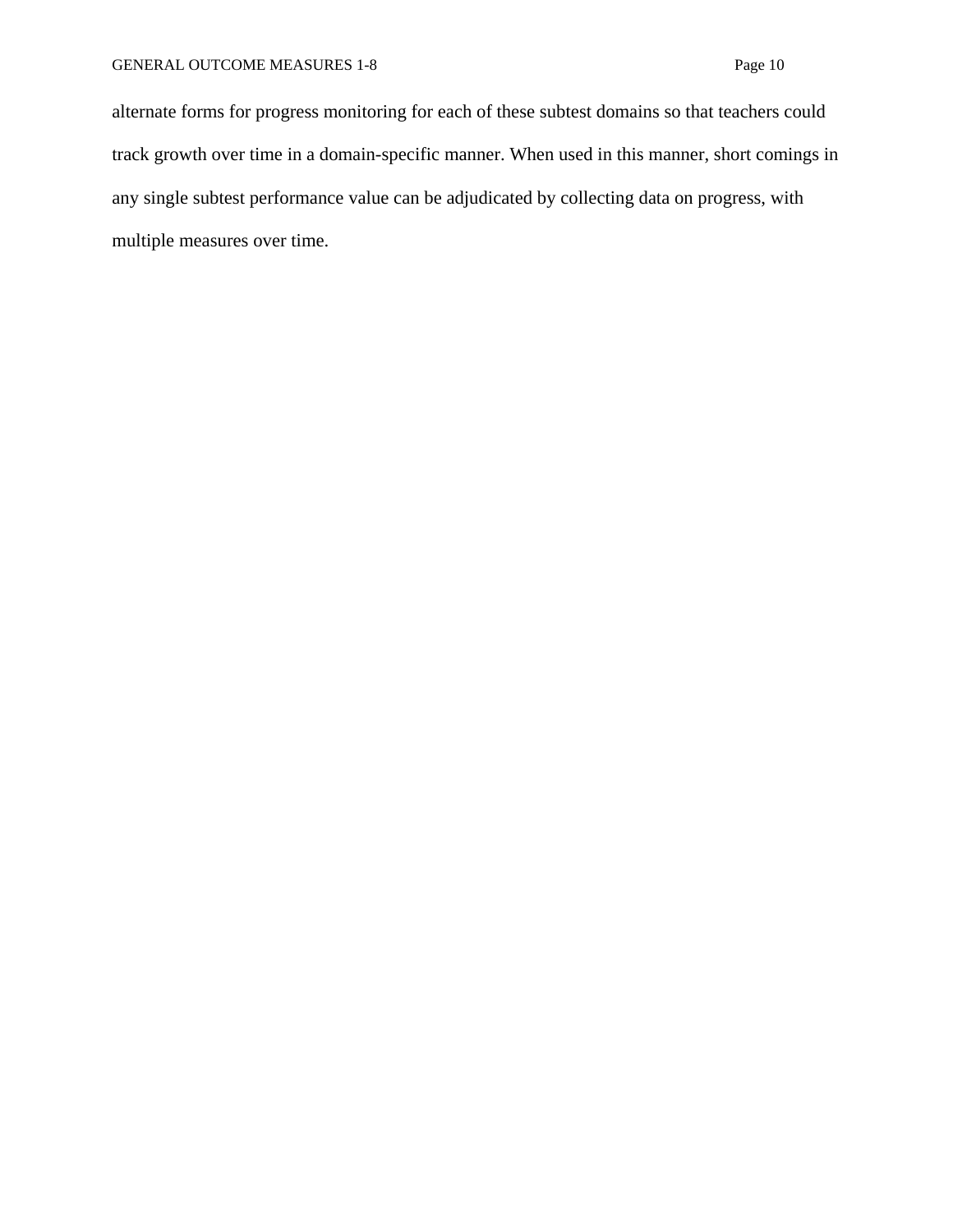|                 |       |              |               |                 | Gender          |                     | Ethnicity              |              |                 |                      |                  |         |  |
|-----------------|-------|--------------|---------------|-----------------|-----------------|---------------------|------------------------|--------------|-----------------|----------------------|------------------|---------|--|
| SD <sub>1</sub> | Count | Sped         | Econ.<br>dis. | Male            | Female          | AmerInd/<br>AK-Nat. | Asian/Pac<br>-Islander | <b>Black</b> | Latino          | White                | Multi-<br>ethnic | Decline |  |
| Gr1             | 1314  | 145<br>(11%) |               | 647<br>(51%)    | 667<br>(51%)    | 32(2%)              | 85 (6%)                | 40<br>(3%)   | 147<br>(11%)    | 961<br>(73%)         |                  | 49 (4%) |  |
| Gr2             | 1296  | 173<br>(13%) |               | 681<br>(53%)    | 615<br>(48%)    | 31(2%)              | 75 (6%)                | 49<br>(4%)   | 139<br>$(11\%)$ | 971<br>(75%)         |                  | 31(2%)  |  |
| Gr3             | 1280  | 200<br>(16%) | 554<br>(43%)  | 632<br>(49%)    | 611<br>(48%)    | 20(2%)              | 52 (4%)                | 28<br>(2%)   | 109<br>(9%)     | 892<br>(70)<br>$%$ ) | 110<br>$(9\%)$   | 32 (3%) |  |
| Gr <sub>4</sub> | 1334  | 224<br>(17%) | 559<br>(42%)  | 659<br>(49%)    | 675<br>(51%)    | 21 (2%)             | 69 (5%)                | 32<br>(2%)   | 103<br>$(8\%)$  | 956<br>(72%)         | 105<br>$(8\%)$   | 48 (4%) |  |
| Gr5             | 1211  | 217<br>(18%) | 495<br>(41%)  | 607<br>$(50\%)$ | 604<br>$(50\%)$ | 35(3%)              | 53 (4%)                | 34<br>(3%)   | 79<br>(7%)      | 867<br>(72%)         | 72<br>(6%)       | 71 (6%) |  |
| Gr <sub>6</sub> | 1115  | 175<br>(16%) | 420<br>(38%)  | 532<br>(48%)    | 583<br>(52%)    | 14 (1%)             | 56 (5%)                | 32<br>(3%)   | 88<br>(8%)      | 793<br>(71%)         | 85<br>(8%)       | 47 (4%) |  |
| Gr7             | 1306  | 197<br>(15%) | 495<br>(38%)  | 661<br>(51%)    | 645<br>(49%)    | $20(2\%)$           | 60 (5%)                | 37<br>(3%)   | 114<br>(9%)     | 894<br>(69%)         | 92<br>(7%)       | 89 (7%) |  |
| Gr8             | 1359  | 186<br>(14%) | 479<br>(35%)  | 698<br>(51%)    | 661<br>(49%)    | 22 (2%)             | 72 (5%)                | 34<br>(3%)   | 86<br>(6%)      | 973<br>(72%)         | 106<br>$(8\%)$   | 66 (5%) |  |

# Table 1 *Descriptive Statistics from Spring of 2009.*

*Note.* Data not available for grades 1 and 2 on students of economic disadvantage or students of multiethnicity. Raw numbers reported; percentages in parentheses are rounded to the nearest whole percent, meaning some demographics sum to more than 100%. Further, because some students failed to respond, not all gender percentages sum to 100%.

 $GR = Grade level$ 

Sped = Special education placement

Econ. Dis = Economically disadvantaged – students eligible for free or reduced lunch

Amer-Ind/AK-Native = American Indian or Alaskan Native

Asian/Pac-Islander = Asian or Pacific Islander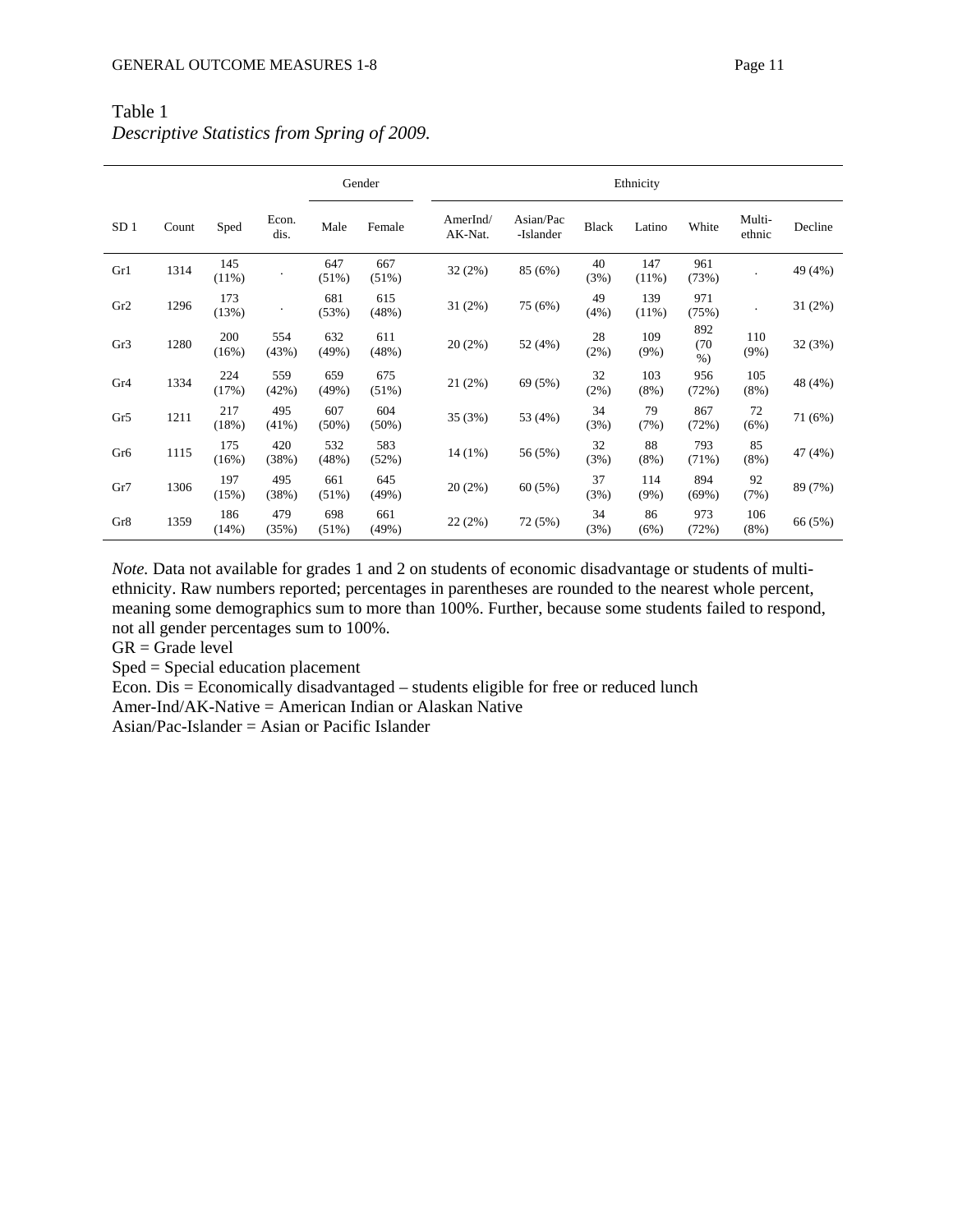# GENERAL OUTCOME MEASURES 1-8 Page 12

| Table 2                                           |              |            |            |            |            |
|---------------------------------------------------|--------------|------------|------------|------------|------------|
| Item Descriptive Statistics by Grade-Level.       |              |            |            |            |            |
| Grade 1<br>Number & operations                    | Count        | Grand mean | Min        | Max        | Variance   |
| Item means                                        | 205          | .58        | .18        | .84        | .03        |
| Item variances                                    | 205          | .21        | .13        | .25        | .00        |
| Geometry                                          |              |            |            |            |            |
| Item means                                        | 207          | .71        | .28        | .97        | .05        |
| Item variances                                    | 207          | .16        | .03        | .25        | .01        |
| Number & operations and algebra<br>Item means     | 206          | .41        | .21        | .79        | .02        |
| Item variances                                    | 206          | .22        | .17        | .25        | .00        |
| Grade 2                                           |              |            |            |            |            |
| Number & operations                               |              |            |            |            |            |
| Item means                                        | 70           | .55        | .26        | .90        | .04        |
| Item variances                                    | 70           | .22        | .09        | .25        | .00        |
| Geometry                                          |              |            |            |            |            |
| Item means                                        | 80           | .62        | .21        | .85        | .04        |
| Item variances                                    | 80           | .21        | .13        | .25        | .00        |
| Number & operations and algebra<br>Item means     | 16           | .53        | .13        | .94        | .04        |
| Item variances                                    | 16           | .22        | .06        | .27        | .00        |
| Grade 3                                           |              |            |            |            |            |
| Number & operations                               |              |            |            |            |            |
| Item means                                        | 1222         | .59        | .14        | .97        | .06        |
| Item variances                                    | 1222         | .19        | .03        | .25        | .00        |
| Geometry                                          |              |            |            |            |            |
| Item means                                        | 1231         | .78        | .35<br>.01 | .99        | .05        |
| Item variances                                    | 1231         | .13        |            | .25        | .01        |
| Number & operations and algebra<br>Item means     | 1224         | .60        | .36        | .96        | .03        |
| Item variances                                    | 1224         | .21        | .04        | .25        | .00        |
| Grade 4                                           |              |            |            |            |            |
| Number & operations                               |              |            |            |            |            |
| Item means                                        | 1206         | .66        | .25        | .96        | .03        |
| Item variances                                    | 1206         | .19        | .03        | .25        | .01        |
| Measurement                                       |              |            |            |            |            |
| Item means                                        | 1211         | .78        | .13        | .99        | .06        |
| Item variances                                    | 1211         | .12        | .00        | .25        | .01        |
| Number & operations and algebra<br>Item means     | 1205         | .68        | .33        | .90        | .03        |
| Item variances                                    | 1205         | .19        | .09        | .25        | .00        |
| Grade 5                                           |              |            |            |            |            |
| Number & operations                               |              |            |            |            |            |
| Item means                                        | 1269         | .69        | .28        | .95        | .05        |
| Item variances                                    | 1269         | .17        | .05        | .25        | .01        |
| Geometry, measurement, & algebra                  |              |            |            |            |            |
| Item means                                        | 1270         | .74        | .24        | .97        | .04        |
| Item variances<br>Number & operations and algebra | 1270         | .16        | .03        | .25        | .01        |
| Item means                                        | 1270         | .72        | .55        | .90        | .01        |
| Item variances                                    | 1270         | .19        | .09        | .25        | .00        |
| Grade 6                                           |              |            |            |            |            |
| Number & operations                               |              |            |            |            |            |
| Item means                                        | 1245         | .58        | .38        | .80        | .02        |
| Item variances                                    | 1245         | .23        | .16        | .25        | .00        |
| Algebra                                           |              |            |            |            |            |
| Item means<br>Item variances                      | 1249<br>1249 | .74<br>.15 | .34<br>.02 | .98<br>.25 | .05<br>.01 |
| Number & operations and algebra                   |              |            |            |            |            |
| Item means                                        | 1238         | .76        | .54        | .99        | .03        |
| Item variances                                    | 1238         | .16        | .01        | .25        | .01        |
| Grade 7                                           |              |            |            |            |            |
| Number & operations, algebra, & geometry          |              |            |            |            |            |
| Item means                                        | 712          | .71        | .49        | .88        | .02        |
| Item variances                                    | 712          | .19        | .11        | .25        | .00        |
| Measurement, geometry, & algebra                  |              |            |            |            |            |
| Item means<br>Item variances                      | 720<br>720   | .46<br>.22 | .15<br>.13 | .79<br>.25 | .04<br>.00 |
| Number & operations and algebra                   |              |            |            |            |            |
| Item means                                        | 707          | .57        | .20        | .93        | .04        |
| Item variances                                    | 707          | .21        | .07        | .25        | .00        |
| Grade 8                                           |              |            |            |            |            |
| Algebra                                           |              |            |            |            |            |
| Item means                                        | 723          | .48        | .24        | .84        | .03        |
| Item variances                                    | 723          | .22        | .13        | .25        | .00        |
| Geometry & measurement                            |              |            |            |            |            |
| Item means<br>Item variances                      | 715<br>715   | .56<br>.22 | .34<br>.08 | .92<br>.25 | .03<br>.00 |
| Data analysis, number & operations, & algebra     |              |            |            |            |            |
| Item means                                        | 717          | .67        | .42        | .96        | .03        |
| Item variances                                    | 717          | .19        | .04        | .25        | .01        |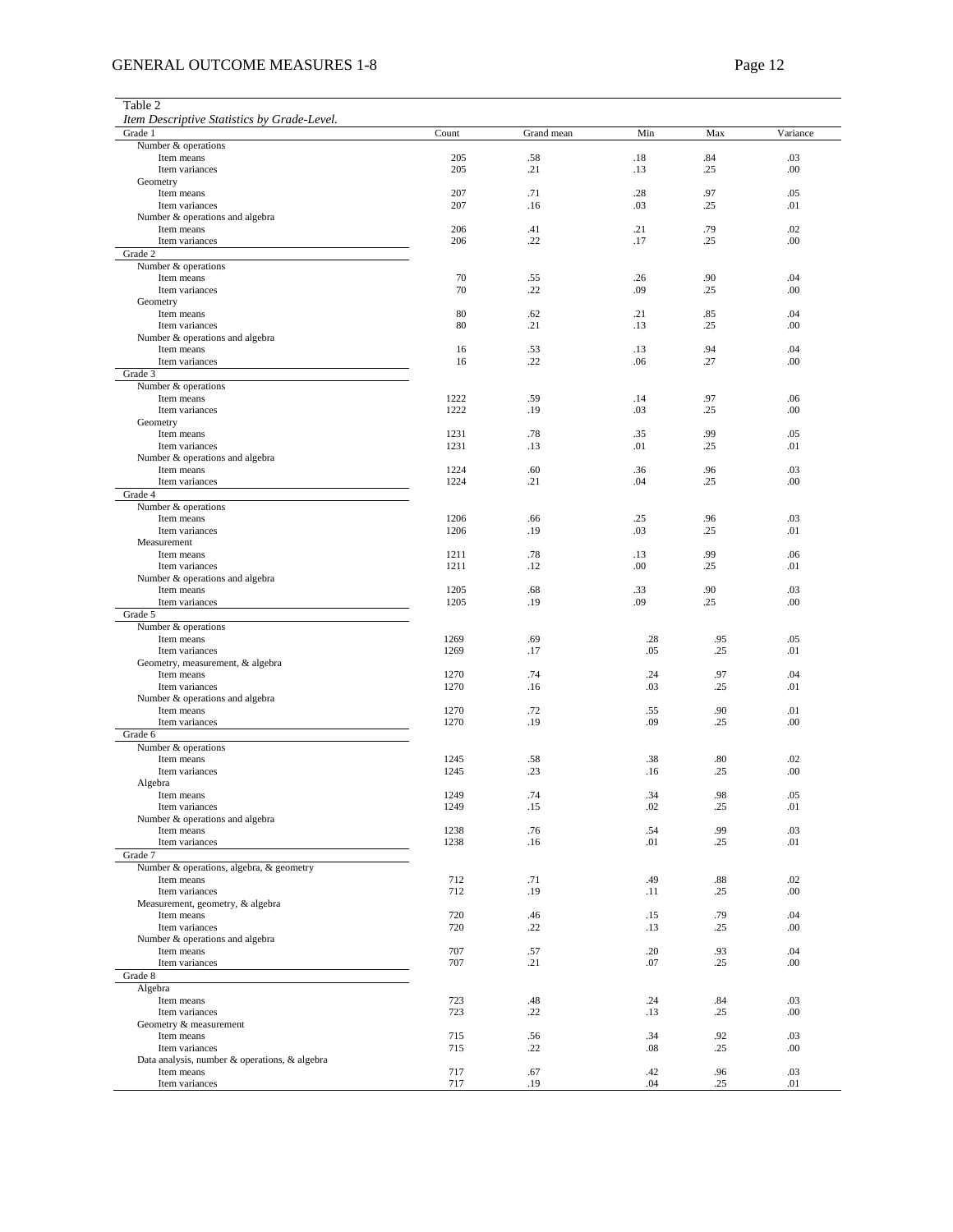Table 3 *Inter-Item Correlations.* 

| Grade 1                          | Count | Mean | Min    | Max | Cronbach's alpha |
|----------------------------------|-------|------|--------|-----|------------------|
| Number & operations              | 16    | .12  | $-.11$ | .37 | .69              |
| Geometry                         | 16    | .01  | $-12$  | .38 | .64              |
| Number & operations and algebra  | 16    | .10  | $-.06$ | .41 | .64              |
| Total                            | 48    | .08  | $-.15$ | .41 | .82              |
| Grade 2                          |       |      |        |     |                  |
| Number & operations              | 16    | .08  | $-.17$ | .41 | .58              |
| Geometry                         | 16    | .11  | $-.13$ | .51 | .67              |
| Number & operations and algebra  | 16    | .09  | $-.52$ | .71 | .61              |
| Total                            | 48    | .12  | $-.72$ | .86 | .86              |
| Grade 3                          |       |      |        |     |                  |
| Number & operations              | 16    | .09  | $-.06$ | .33 | .60              |
| Geometry                         | 16    | .07  | $-.05$ | .35 | .56              |
| Number & operations and algebra  | 16    | .12  | $-.02$ | .68 | .70              |
| Total                            | 48    | .08  | $-.10$ | .69 | .80              |
| Grade 4                          |       |      |        |     |                  |
| Number & operations              | 16    | .14  | $-.09$ | .62 | .72              |
| Measurement                      | 16    | .09  | $-.06$ | .70 | .61              |
| Number & operations and algebra  | 16    | .13  | $-.02$ | .36 | .70              |
| Total                            | 48    | .11  | $-.08$ | .70 | .86              |
| Grade 5                          |       |      |        |     |                  |
| Number & operations              | 16    | .14  | $-.03$ | .35 | .72              |
| Geometry, measurement, & algebra | 16    | .07  | $-.08$ | .65 | .55              |
| Number & operations and algebra  | 16    | .17  | $-.02$ | .38 | .76              |
| Total                            | 48    | .11  | $-.07$ | .66 | .85              |
| Grade 6                          |       |      |        |     |                  |
| Number & operations              | 16    | .11  | $-.03$ | .27 | .66              |
| Algebra                          | 16    | .17  | $-.01$ | .50 | .77              |
| Number & operations and algebra  | 16    | .14  | .01    | .43 | .71              |
| Total                            | 48    | .12  | $-.07$ | .50 | .87              |
| Grade 7                          |       |      |        |     |                  |
| Number & operations              | 16    | 22   | .08    | .42 | .82              |
| Geometry                         | 16    | .07  | $-.08$ | .24 | .54              |
| Number & operations and algebra  | 16    | .13  | $-.12$ | .52 | .70              |
| Total                            | 48    | .11  | $-.12$ | .52 | .86              |
| Grade 8                          |       |      |        |     |                  |
| Number & operations              | 16    | .07  | $-.07$ | .34 | .56              |
| Geometry                         | 16    | .10  | $-.03$ | .27 | .65              |
| Number & operations and algebra  | 16    | .14  | $-.01$ | .37 | .73              |
| Total                            | 48    | .09  | $-.09$ | .37 | .83              |

*Note.* Cronbach's alpha scores based on standardized item.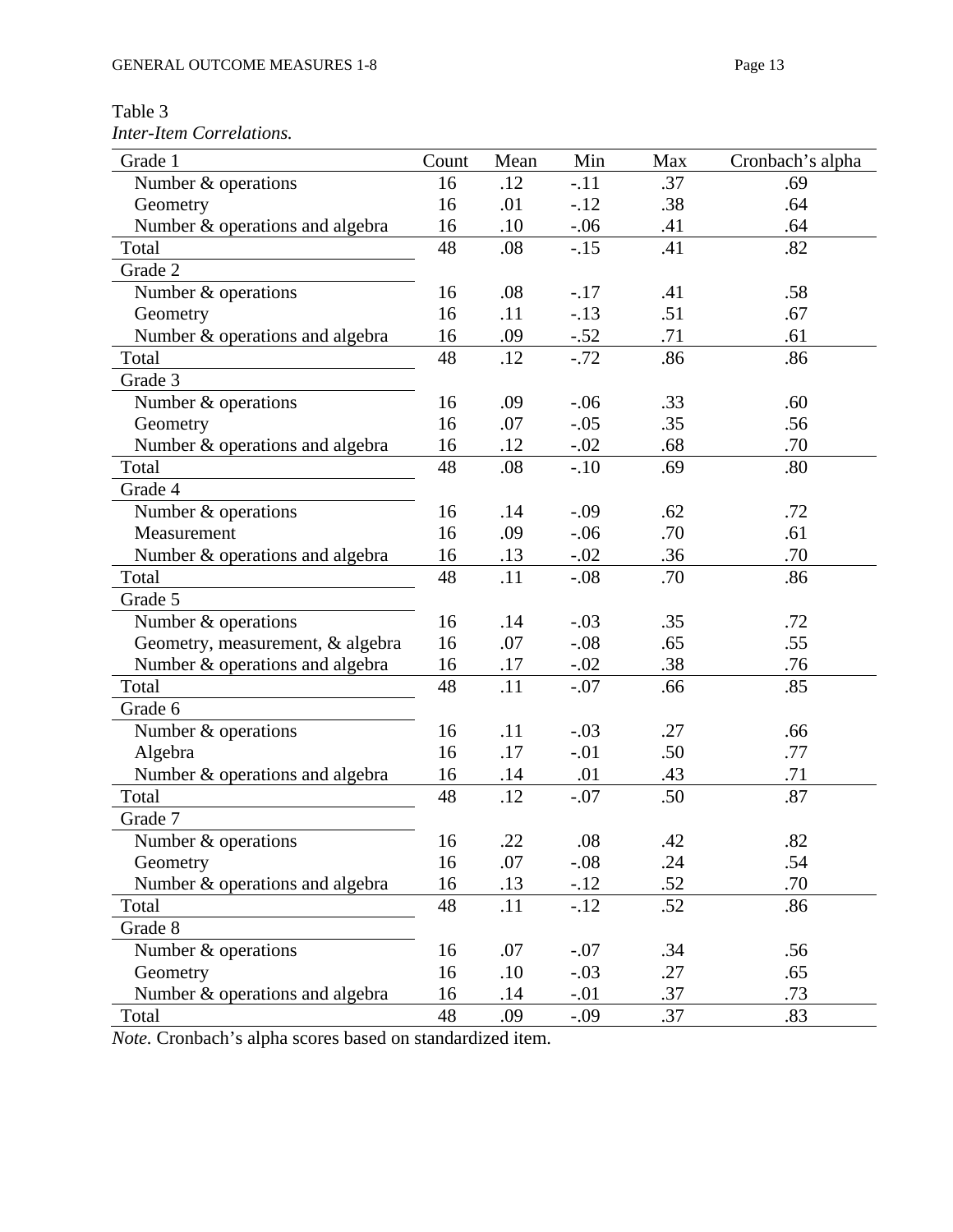| Table 4             |
|---------------------|
| Overall Statistics. |

| Grade | Cronbach's Alpha | <b>SD</b> | <b>SEM</b> |
|-------|------------------|-----------|------------|
|       | 0.82             | 6.83      | 2.90       |
|       | 0.86             | 8.53      | 3.19       |
| 3     | 0.80             | 6.29      | 2.81       |
| 4     | 0.86             | 7.13      | 2.67       |
|       | 0.85             | 7.04      | 2.73       |
| 6     | 0.87             | 7.34      | 2.65       |
|       | 0.86             | 7.88      | 2.95       |
| 8     | 0.83             | 7.40      | 3.05       |